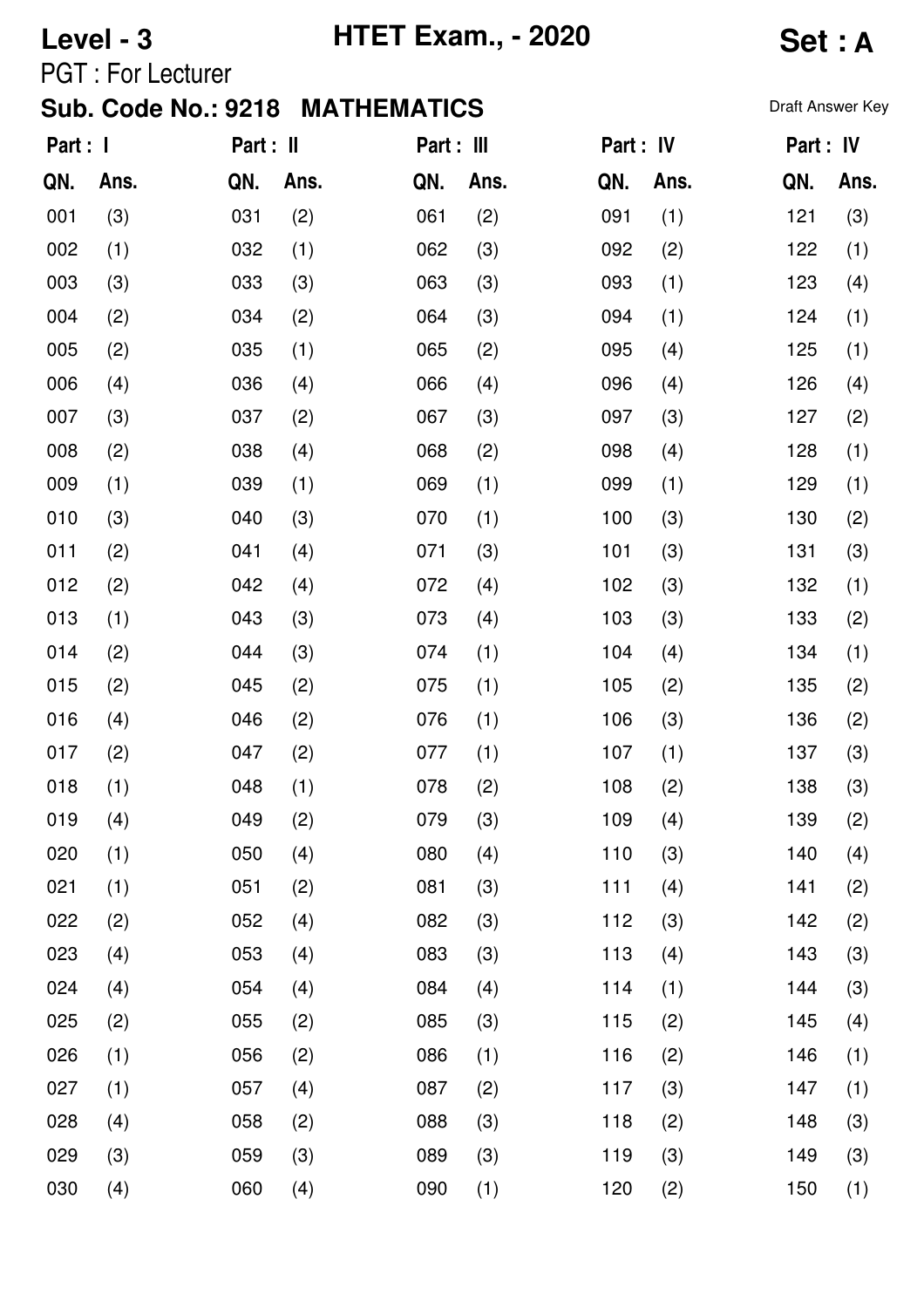# **Level - 3 HTET Exam., - 2020 Set : B**

PGT : For Lecturer

| Part : I |      | Part : II |      | Part : III |      | Part : IV |      |     | Part : IV |
|----------|------|-----------|------|------------|------|-----------|------|-----|-----------|
| QN.      | Ans. | QN.       | Ans. | QN.        | Ans. | QN.       | Ans. | QN. | Ans.      |
| 001      | (4)  | 031       | (3)  | 061        | (4)  | 091       | (3)  | 121 | (2)       |
| 002      | (2)  | 032       | (2)  | 062        | (2)  | 092       | (3)  | 122 | (3)       |
| 003      | (4)  | 033       | (4)  | 063        | (1)  | 093       | (3)  | 123 | (4)       |
| 004      | (1)  | 034       | (4)  | 064        | (3)  | 094       | (2)  | 124 | (1)       |
| 005      | (4)  | 035       | (3)  | 065        | (1)  | 095       | (2)  | 125 | (4)       |
| 006      | (1)  | 036       | (4)  | 066        | (2)  | 096       | (2)  | 126 | (2)       |
| 007      | (1)  | 037       | (2)  | 067        | (1)  | 097       | (1)  | 127 | (3)       |
| 008      | (2)  | 038       | (1)  | 068        | (2)  | 098       | (2)  | 128 | (4)       |
| 009      | (4)  | 039       | (4)  | 069        | (1)  | 099       | (4)  | 129 | (1)       |
| 010      | (4)  | 040       | (3)  | 070        | (3)  | 100       | (3)  | 130 | (2)       |
| 011      | (4)  | 041       | (2)  | 071        | (4)  | 101       | (1)  | 131 | (2)       |
| 012      | (1)  | 042       | (1)  | 072        | (3)  | 102       | (2)  | 132 | (4)       |
| 013      | (3)  | 043       | (3)  | 073        | (3)  | 103       | (1)  | 133 | (1)       |
| 014      | (1)  | 044       | (1)  | 074        | (3)  | 104       | (3)  | 134 | (4)       |
| 015      | (4)  | 045       | (2)  | 075        | (1)  | 105       | (2)  | 135 | (3)       |
| 016      | (2)  | 046       | (4)  | 076        | (1)  | 106       | (2)  | 136 | (3)       |
| 017      | (3)  | 047       | (4)  | 077        | (4)  | 107       | (3)  | 137 | (1)       |
| 018      | (3)  | 048       | (2)  | 078        | (3)  | 108       | (3)  | 138 | (4)       |
| 019      | (3)  | 049       | (4)  | 079        | (2)  | 109       | (3)  | 139 | (2)       |
| 020      | (2)  | 050       | (3)  | 080        | (4)  | 110       | (3)  | 140 | (2)       |
| 021      | (2)  | 051       | (2)  | 081        | (2)  | 111       | (3)  | 141 | (1)       |
| 022      | (3)  | 052       | (2)  | 082        | (1)  | 112       | (1)  | 142 | (1)       |
| 023      | (1)  | 053       | (2)  | 083        | (3)  | 113       | (2)  | 143 | (2)       |
| 024      | (2)  | 054       | (1)  | 084        | (1)  | 114       | (3)  | 144 | (1)       |
| 025      | (1)  | 055       | (2)  | 085        | (4)  | 115       | (4)  | 145 | (4)       |
| 026      | (2)  | 056       | (4)  | 086        | (3)  | 116       | (3)  | 146 | (1)       |
| 027      | (2)  | 057       | (2)  | 087        | (3)  | 117       | (1)  | 147 | (1)       |
| 028      | (2)  | 058       | (4)  | 088        | (3)  | 118       | (4)  | 148 | (3)       |
| 029      | (2)  | 059       | (2)  | 089        | (3)  | 119       | (4)  | 149 | (1)       |
| 030      | (1)  | 060       | (4)  | 090        | (3)  | 120       | (1)  | 150 | (3)       |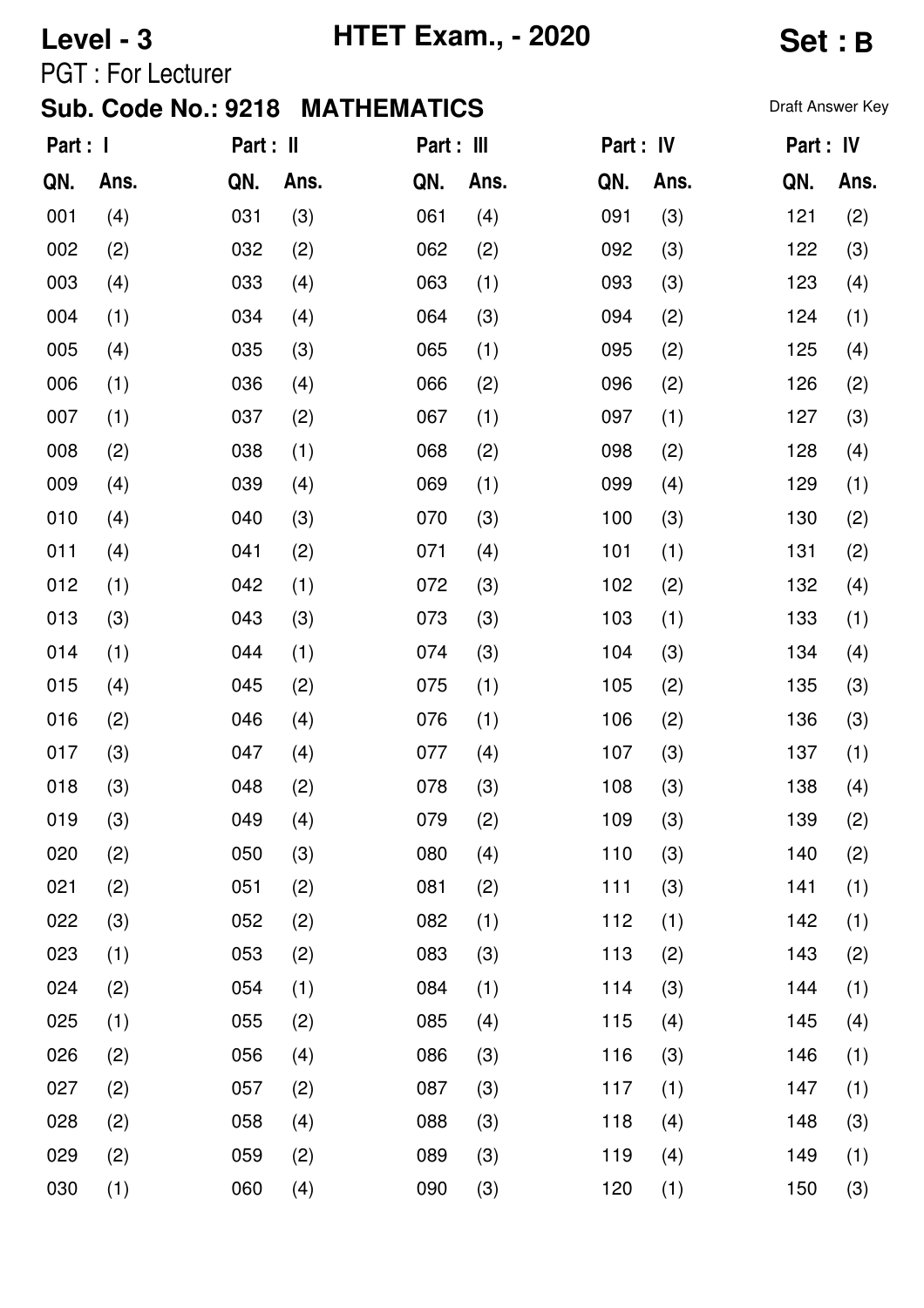# **Level - 3 HTET Exam., - 2020 Set : C**

PGT : For Lecturer

| Part : I |      | Part : II |      | Part : III |      | Part : IV |      | Part : IV |      |
|----------|------|-----------|------|------------|------|-----------|------|-----------|------|
| QN.      | Ans. | QN.       | Ans. | QN.        | Ans. | QN.       | Ans. | QN.       | Ans. |
| 001      | (1)  | 031       | (4)  | 061        | (3)  | 091       | (2)  | 121       | (2)  |
| 002      | (4)  | 032       | (4)  | 062        | (3)  | 092       | (3)  | 122       | (4)  |
| 003      | (2)  | 033       | (2)  | 063        | (1)  | 093       | (3)  | 123       | (2)  |
| 004      | (3)  | 034       | (3)  | 064        | (3)  | 094       | (3)  | 124       | (1)  |
| 005      | (1)  | 035       | (1)  | 065        | (2)  | 095       | (2)  | 125       | (3)  |
| 006      | (3)  | 036       | (2)  | 066        | (2)  | 096       | (1)  | 126       | (3)  |
| 007      | (1)  | 037       | (1)  | 067        | (4)  | 097       | (3)  | 127       | (1)  |
| 008      | (2)  | 038       | (1)  | 068        | (1)  | 098       | (3)  | 128       | (4)  |
| 009      | (2)  | 039       | (3)  | 069        | (1)  | 099       | (3)  | 129       | (1)  |
| 010      | (1)  | 040       | (2)  | 070        | (3)  | 100       | (1)  | 130       | (1)  |
| 011      | (3)  | 041       | (4)  | 071        | (1)  | 101       | (3)  | 131       | (4)  |
| 012      | (4)  | 042       | (3)  | 072        | (3)  | 102       | (1)  | 132       | (3)  |
| 013      | (3)  | 043       | (4)  | 073        | (1)  | 103       | (3)  | 133       | (3)  |
| 014      | (4)  | 044       | (2)  | 074        | (4)  | 104       | (3)  | 134       | (1)  |
| 015      | (2)  | 045       | (3)  | 075        | (2)  | 105       | (2)  | 135       | (2)  |
| 016      | (4)  | 046       | (4)  | 076        | (4)  | 106       | (3)  | 136       | (4)  |
| 017      | (2)  | 047       | (2)  | 077        | (4)  | 107       | (2)  | 137       | (3)  |
| 018      | (4)  | 048       | (1)  | 078        | (1)  | 108       | (3)  | 138       | (2)  |
| 019      | (2)  | 049       | (2)  | 079        | (3)  | 109       | (2)  | 139       | (2)  |
| 020      | (1)  | 050       | (2)  | 080        | (2)  | 110       | (4)  | 140       | (2)  |
| 021      | (1)  | 051       | (4)  | 081        | (3)  | 111       | (4)  | 141       | (4)  |
| 022      | (4)  | 052       | (2)  | 082        | (3)  | 112       | (3)  | 142       | (3)  |
| 023      | (2)  | 053       | (2)  | 083        | (1)  | 113       | (1)  | 143       | (1)  |
| 024      | (2)  | 054       | (2)  | 084        | (3)  | 114       | (2)  | 144       | (4)  |
| 025      | (3)  | 055       | (4)  | 085        | (3)  | 115       | (2)  | 145       | (1)  |
| 026      | (4)  | 056       | (4)  | 086        | (4)  | 116       | (4)  | 146       | (1)  |
| 027      | (2)  | 057       | (4)  | 087        | (1)  | 117       | (1)  | 147       | (4)  |
| 028      | (1)  | 058       | (2)  | 088        | (3)  | 118       | (4)  | 148       | (1)  |
| 029      | (1)  | 059       | (4)  | 089        | (2)  | 119       | (1)  | 149       | (2)  |
| 030      | (2)  | 060       | (3)  | 090        | (3)  | 120       | (2)  | 150       | (1)  |